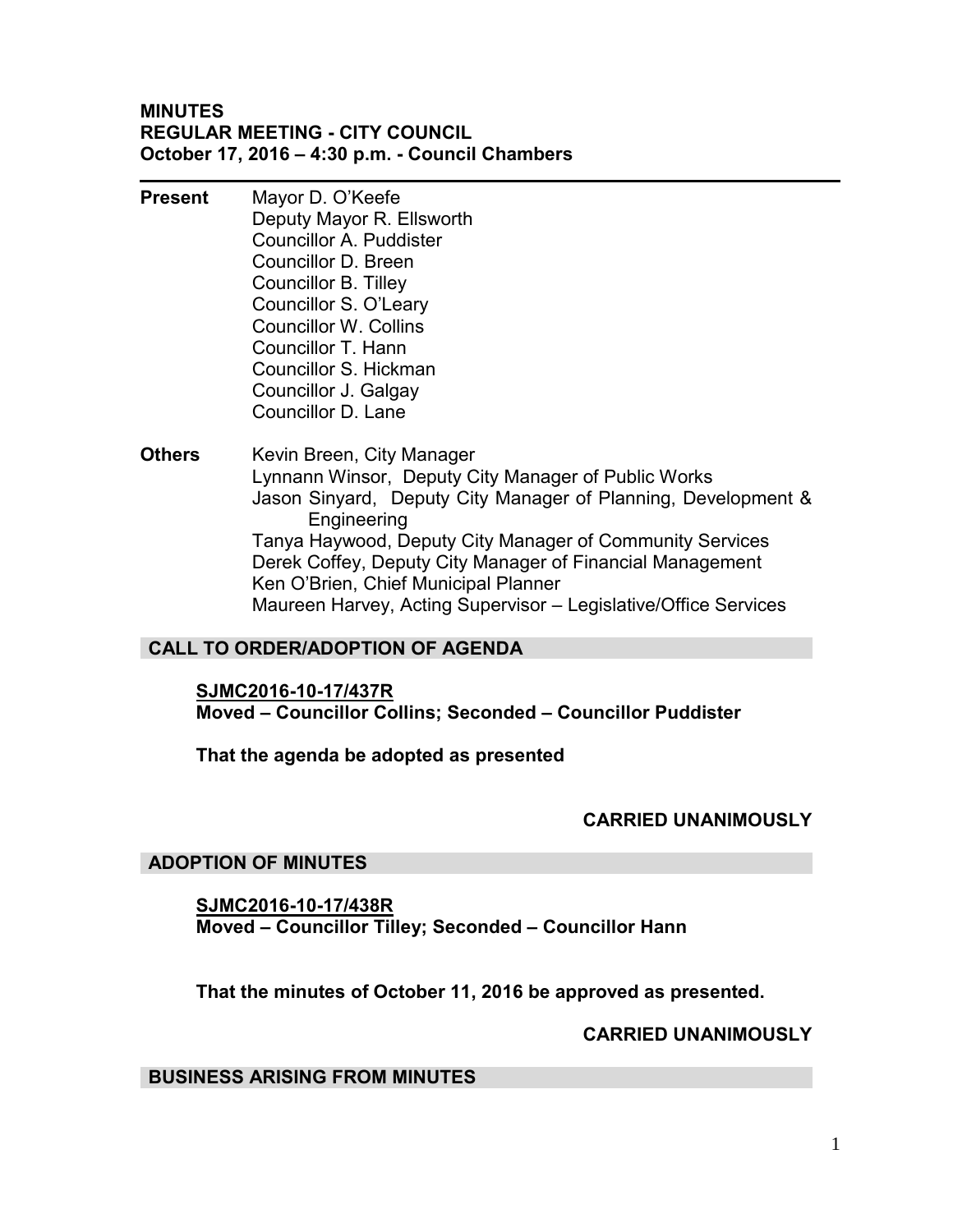# **Vote on Notice of Motion given by Councillor Galgay at the October 11th Council Meeting**

Pursuant to the Notice of Motion given at the October 11, 2016 Council meeting the following was put forward with Councillor Galgay noting that a survey completed earlier this year revealed that 74% of the residents were in favor of the permit parking.

# **SJMC2016-10-17/439R Moved – Councillor Galgay; Seconded – Councillor O'Leary**

**That approval be given to implement permit parking only for William Street and the neighborhood of Georgetown** 

# **CARRIED UNANIMOUSLY**

# **Application for Window Replacements – 112 Military Road, Designated Heritage Building.**

Council considered a Decision Note dated September 26, 2016 from the Chief Municpal Planner recommending approval of the replacement of six windows.

**SJMC2016-10-17/440R Moved – Councillor Puddister; Seconded – Councillor Hickman** 

**That approval be given to the application to replace 6 windows at 112 Military Road as submitted.** 

**CARRIED UNANIMOUSLY**

**150 Stavanger Drive - St. John's Municipal Plan Amendment No. 140, 2016, and St. John's Development Regulations Amendment No. 638, 2016 Proposed Rezoning from the Commercial Regional (CR) Zone to the proposed new Residential Compact Lot (RCL) Zone PDE# MPA1500006**

Council considered the Decision Note dated October 12, 2016 from the Chief Municipal Planner regarding the above-noted matter:

# **SJMC2016-10-17/441R**

ST. J@HN'S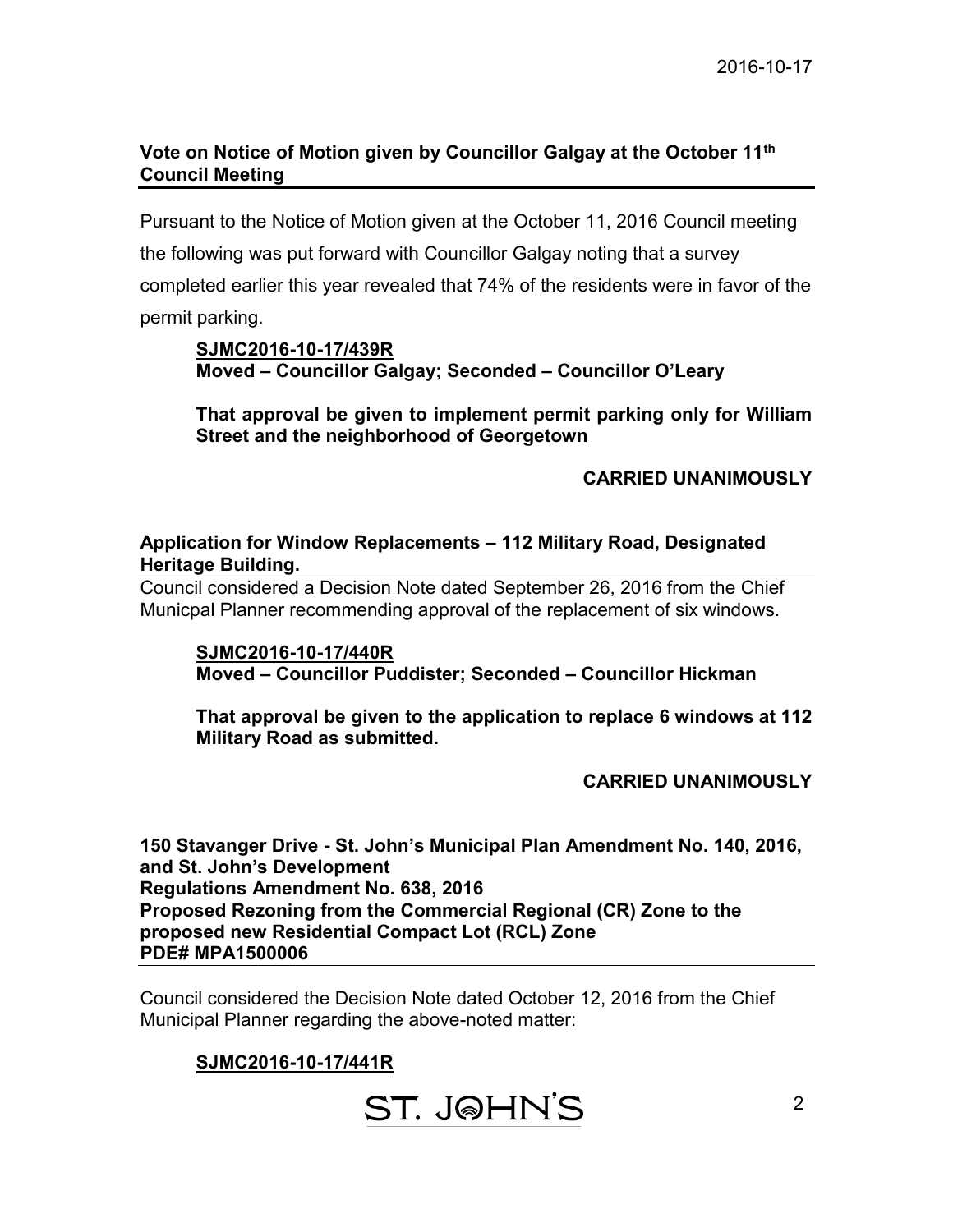# **Moved – Councillor Breen; Seconded – Councillor Galgay That Council reject the recommendations of the Commissioner**

# **CARRIED UNANIMOUSLY**

### **SJMC2016-10-17/442R Moved – Councillor Breen; Seconded – Councillor Galgay**

**That Council approve the resolutions for St. John's Municipal Plan Amendment Number 140,2016, and St. John's Development Regulations Amendment Number 638, 2016, to rezone 150 Stavanger Drive from the Commercial Regional (CR) Zone to the new Residential Compact Lot (RCL) Zone. This would allow the development of 20 single detached houses on small lots along a new public street (a cul-de-sac).** 

### **CARRIED UNANIMOUSLY**

It was noted that once the amendments are registered with the Department of Municipal Affairs they will come into legal effect on the date they are published in the *Newfoundland and Labrador Gazette,* as required by the Urban and Rural Planning Act.

Discussion took place on the requirement to have a Commissioner conduct hearings once Council has made a decision regarding rezonings. The City Manager advised that this matter was raised at a recent meeting with MHA's and the Province is very aware of the City's position with respect to a review of the City of St. John's Act – which includes legislation on rezoning and Commissioners.

### **PUBLIC HEARINGS**

**St. John's Municipal Plan Amendment No. 139, 2016, and St. John's Development Regulations Amendment No. 639, 2016 Application to rezone to the Commercial Office (CO) Zone PDE File# MPA1600005 42 Sugarloaf Place** 

Consideration was given to the Decision Note dated October 5, 2016 from the Chief Municipal Planner regarding the above.

### **SJMC2016-10-17/443R**

**Moved – Councillor Puddister; Seconded – Councillor Collins That Council approve the attached resolutions for St. John's Municipal Plan Amendment Number 139, 2016, and St. John's**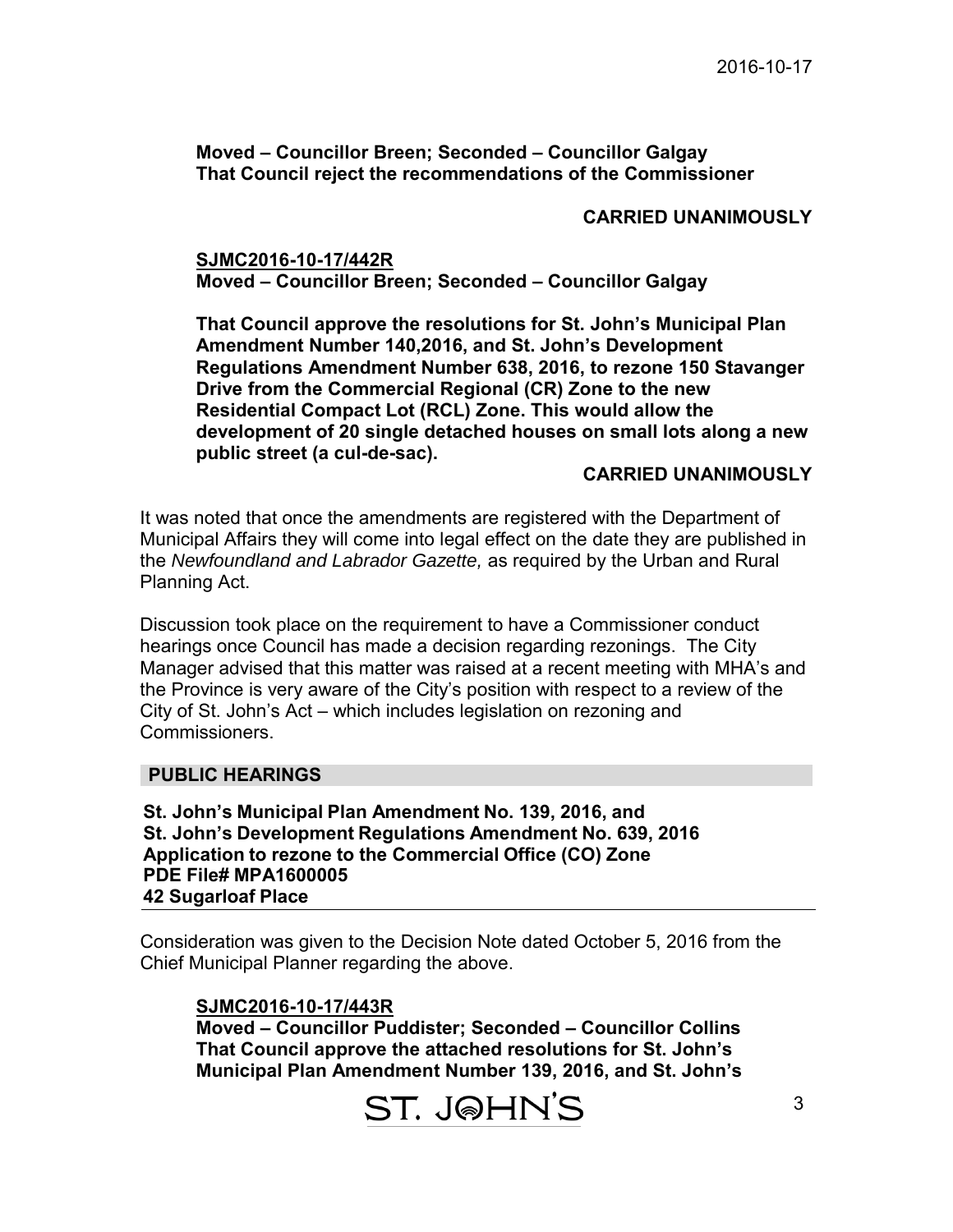**Development Regulations Amendment Number 639, 2016, as adopted.These amendments would redesignate and rezone land at 42 Sugarloaf Place to the Commercial Office (CO)Zone for the development of two 4-storey office buildings.** 

### **CARRIED UNANIMOUSLY**

These amendments will now be referred to the Department of Municipal Affairs with a request for Provincial Registration in accordance with theprovisions of the *Urban and Rural Planning Act.*

### **COMMITTEE REPORTS**

### **Finance & Administration Standing Commmittee – October 6, 2016**

Council considered the above noted report.

 **SJMC2016-10-17/444R Moved – Councillor Galgay; Seconded – Councillor Tilley** 

 **That the report be adopted and the following matters actioned:** 

- **That approval be given to instruct the Cooperators to forward it's donation of \$1,000 to the REAL Program**
- **That approval be given to provide financial support to the following organizations in accordance with the terms of Policy 04-09-02:**
	- **Canadian Federation of University Women \$500**
	- **Canadian Federation of Engineering Students \$500**
	- **Arctic Technology Conference \$750**

### **CARRIED UNANIMOUSLY**

### **Development Committee Report – October 11, 2016**

Council considered the above noted report.

### **SJMC2016-10-117/445R Moved – Councillor Puddister; Seconded – Councillor Hann**

 **That the report be adopted and the following matters actioned:** 

**Approval of the request to construct accessory buildings,** 

# ST. J@HN'S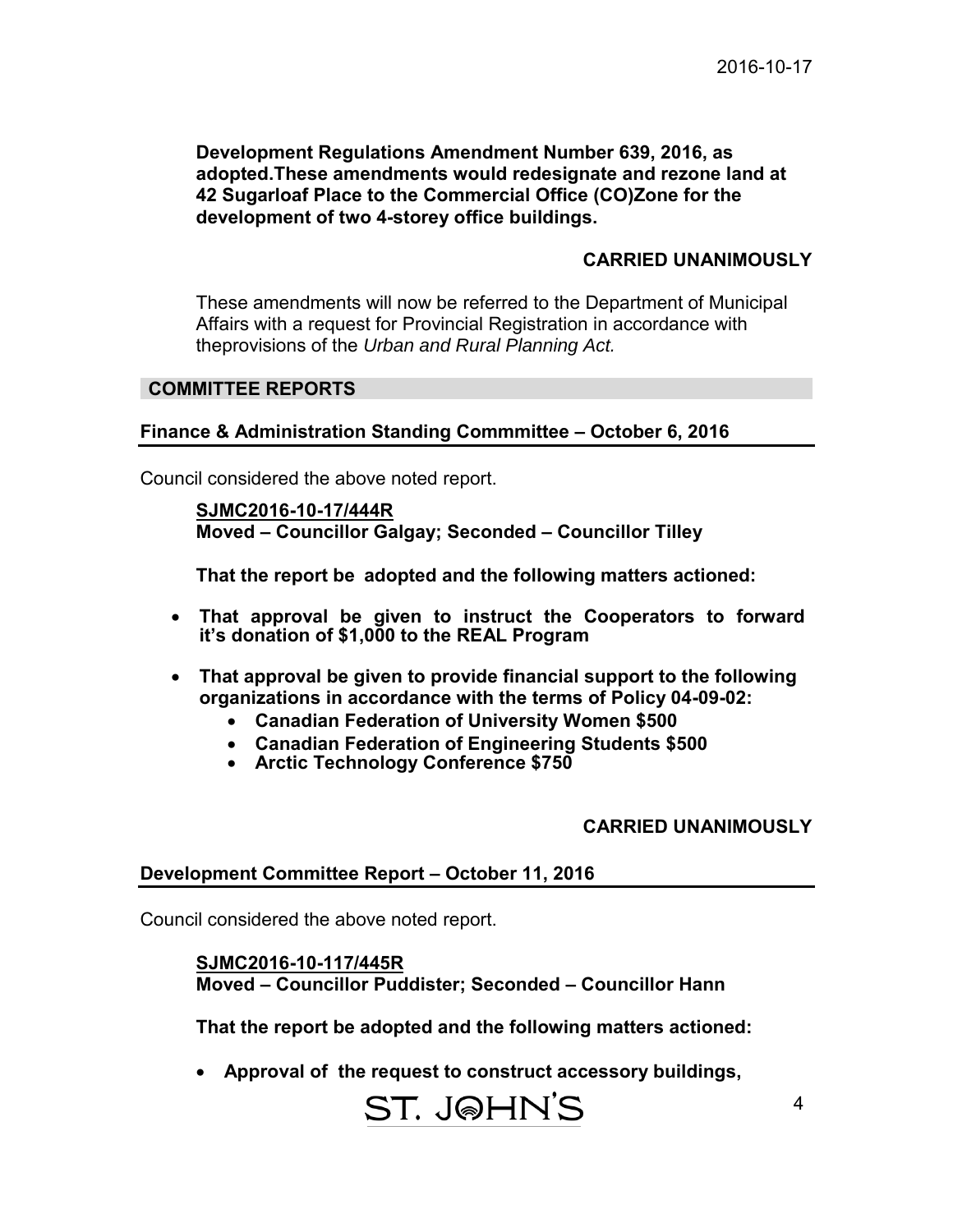# **patios, and fences in the flood buffer in accordance with Section 11.2.4(2) of the St.John's Development Regulations.**

# **CARRIED UNANIMOUSLY**

# **DEVELOPMENT PERMITS LIST**

*[Link to List](#page-6-0)* 

Council considered,for information, the above noted for the period October 6, 2016

to October 12, 2016

### **BUILDING PERMITS LIST**

*[Link to List](#page-7-0)* 

Council considered the Building Permits list for October 17, 2016.

### **SJMC2016-10-17/446R Moved – Councillor Hann; Seconded – Councillor Tilley**

**That the building permits list dated October 3, 2016 be approved as presented.** 

# **CARRIED UNANIMOUSLY**

#### **REQUISITIONS, PAYROLLS AND ACCOUNTS** *[Link to Memo](#page-10-0)*

Council considered the requisitions, payrolls and accounts for the week ending October 12, 2016.

**SJMC2016-10-17/447R Moved – Councillor Hann; Seconded – Councillor Tilley** 

**That the requisitions, payrolls and accounts for the week ending October 12, 2016 be approved as presented.** 

# **CARRIED UNANIMOUSLY**

### **TENDERS/RFPs**

**Insurance Renewal Terms 2016-2017**

# ST. J@HN'S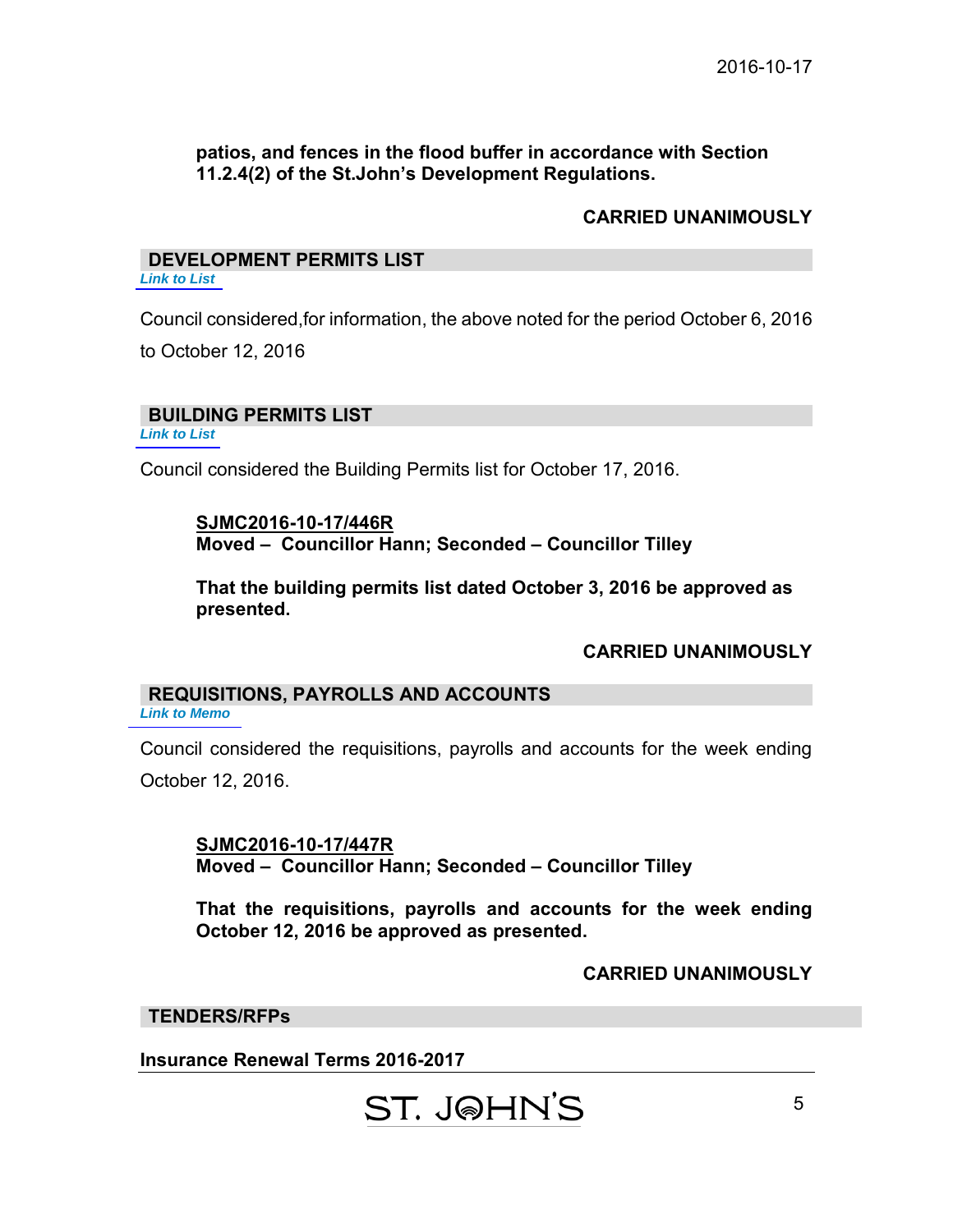**SJMC2016-10-17/448R Moved – Councillor Galgay; Seconded – Councillor Lane**

**That the City's Insurance Renewal Terms be approved for the period November 1, 2016 to November 1, 2017 with Amlin (Commercial General Liability Coverage) and Aviva (Property and Automobile Coverage) at a total cost of \$1,204,732** 

### **CARRIED UNANIMOUSLY**

### **NOTICES OF MOTION, RESOLUTIONS, QUESTIONS AND PETITIONS**

### **Petition from Scott's Street Neighborhood**

• Councillor Galgay tabled a petition re: Scott's Street Neighborhood regarding serious problems in the neighborhood with respect to a rental bulding. The petition states there have been problems with drugs, intoxication, conflicts, police presence, nuisance behavior, garbage infractions, and maintenance. The petition requests that the City intervene on their behalf. Councillor Galgay requested the RNC's assistance to resolve this matter.

### **OTHER BUSINESS**

### **Councillor O'Leary**

• Requested that Parking Enforcement step up efforts to address issues on Kenmount Terrace with particular emphasis on Great Eastern Avenue where people are ;aking on sidewalks and lawns. Residents were encouraged to contact 311 with any known incidents.

ST. J@HN'S

There being no further business, the meeting adjourned at 5:35 p.m.

 **MAYOR** 

 $\overline{\phantom{a}}$  , where  $\overline{\phantom{a}}$  , where  $\overline{\phantom{a}}$  , where  $\overline{\phantom{a}}$  , where  $\overline{\phantom{a}}$ 

 $\overline{\phantom{a}}$  , where  $\overline{\phantom{a}}$  , where  $\overline{\phantom{a}}$  , where  $\overline{\phantom{a}}$  , where  $\overline{\phantom{a}}$ **CITY CLERK** 

6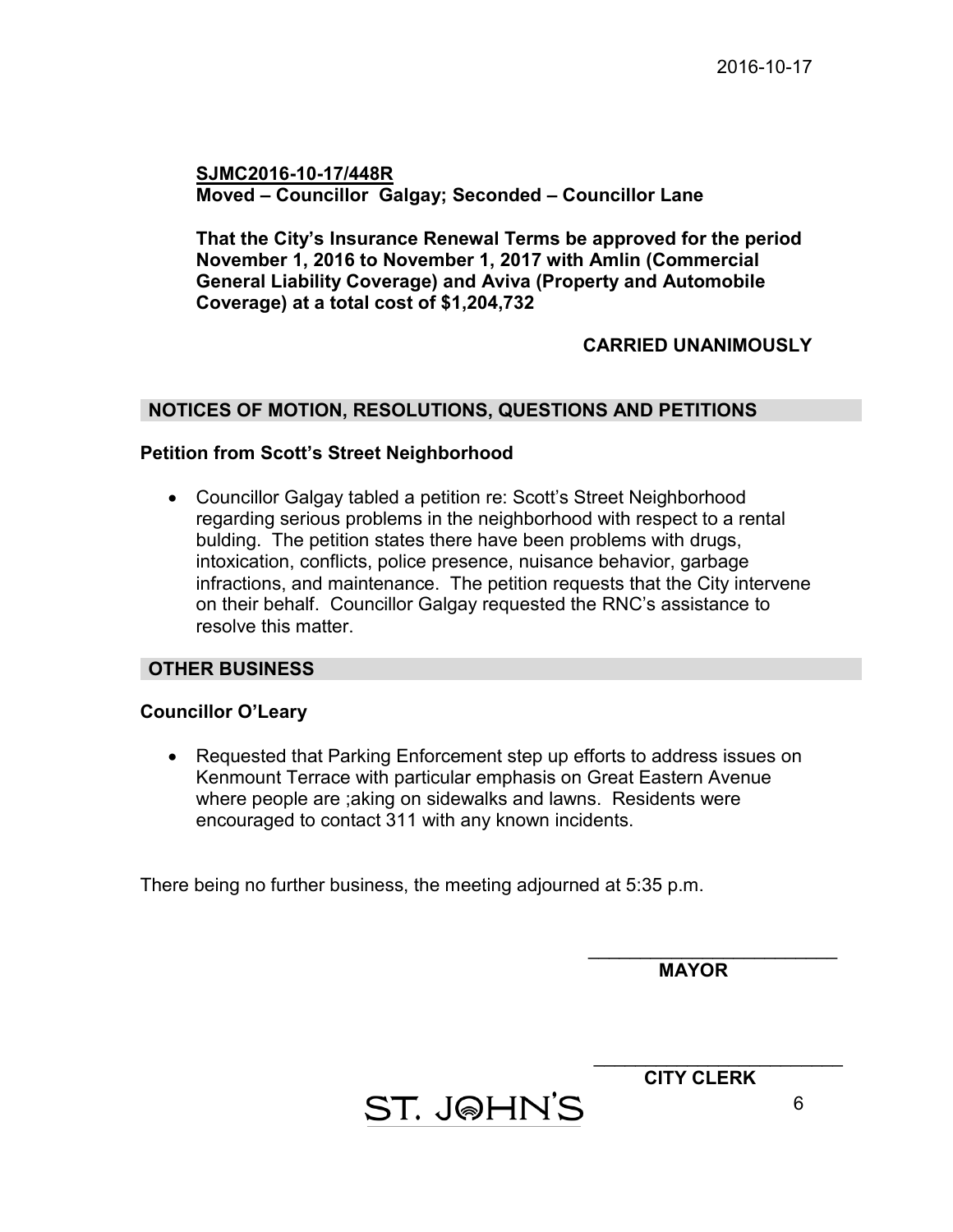### **DEVELOPMENT PERMITS LIST DEPARTMENT OF PLANNING, DEVELOPMENT AND ENGINEERING FOR THE PERIOD OF October 6, 2016 TO October 12, 2016**

<span id="page-6-0"></span>

| Code                                        | Applicant                                                                         | Application                                                                                                                                                                                                           | Location                                                                           | Ward           | Development<br>Officer's Decision | Date           |
|---------------------------------------------|-----------------------------------------------------------------------------------|-----------------------------------------------------------------------------------------------------------------------------------------------------------------------------------------------------------------------|------------------------------------------------------------------------------------|----------------|-----------------------------------|----------------|
| COM                                         | Bird<br>Construction                                                              | Four (4) Storey, 175<br>room Hotel                                                                                                                                                                                    | 65 Jetstream Avenue                                                                | 1              | Approved                          | 16-10-06       |
| <b>RES</b>                                  |                                                                                   | Home Office for<br><b>Graphic Art Services</b>                                                                                                                                                                        | 125 Green Acre<br>Drive                                                            | 5              | Approved                          | $16 - 10 - 12$ |
| <b>RES</b>                                  |                                                                                   | <b>Building Lot</b>                                                                                                                                                                                                   | 36 Cabot Avenue                                                                    | $\overline{2}$ | Approved                          | $16 - 10 - 12$ |
|                                             |                                                                                   |                                                                                                                                                                                                                       |                                                                                    |                |                                   |                |
|                                             |                                                                                   |                                                                                                                                                                                                                       |                                                                                    |                |                                   |                |
|                                             |                                                                                   |                                                                                                                                                                                                                       |                                                                                    |                |                                   |                |
|                                             |                                                                                   |                                                                                                                                                                                                                       |                                                                                    |                |                                   |                |
|                                             |                                                                                   |                                                                                                                                                                                                                       |                                                                                    |                |                                   |                |
|                                             |                                                                                   |                                                                                                                                                                                                                       |                                                                                    |                |                                   |                |
| <b>RES</b><br><b>COM</b><br>AG<br><b>OT</b> | Code Classification:<br>- Residential<br>- Commercial<br>- Agriculture<br>- Other | Nile ber de Coldation                                                                                                                                                                                                 | Gerard Doran<br>Development Supervisor<br>Development Division -<br>PDE Department |                |                                   |                |
| $\star\star$                                |                                                                                   | This list is issued for information purposes only. Applicant with the been advised in writing of the Development Officer's decision and of their with to appeal any decision to the St. John's Local Board of Appeal. |                                                                                    |                |                                   |                |
|                                             |                                                                                   | Address of their                                                                                                                                                                                                      |                                                                                    |                |                                   |                |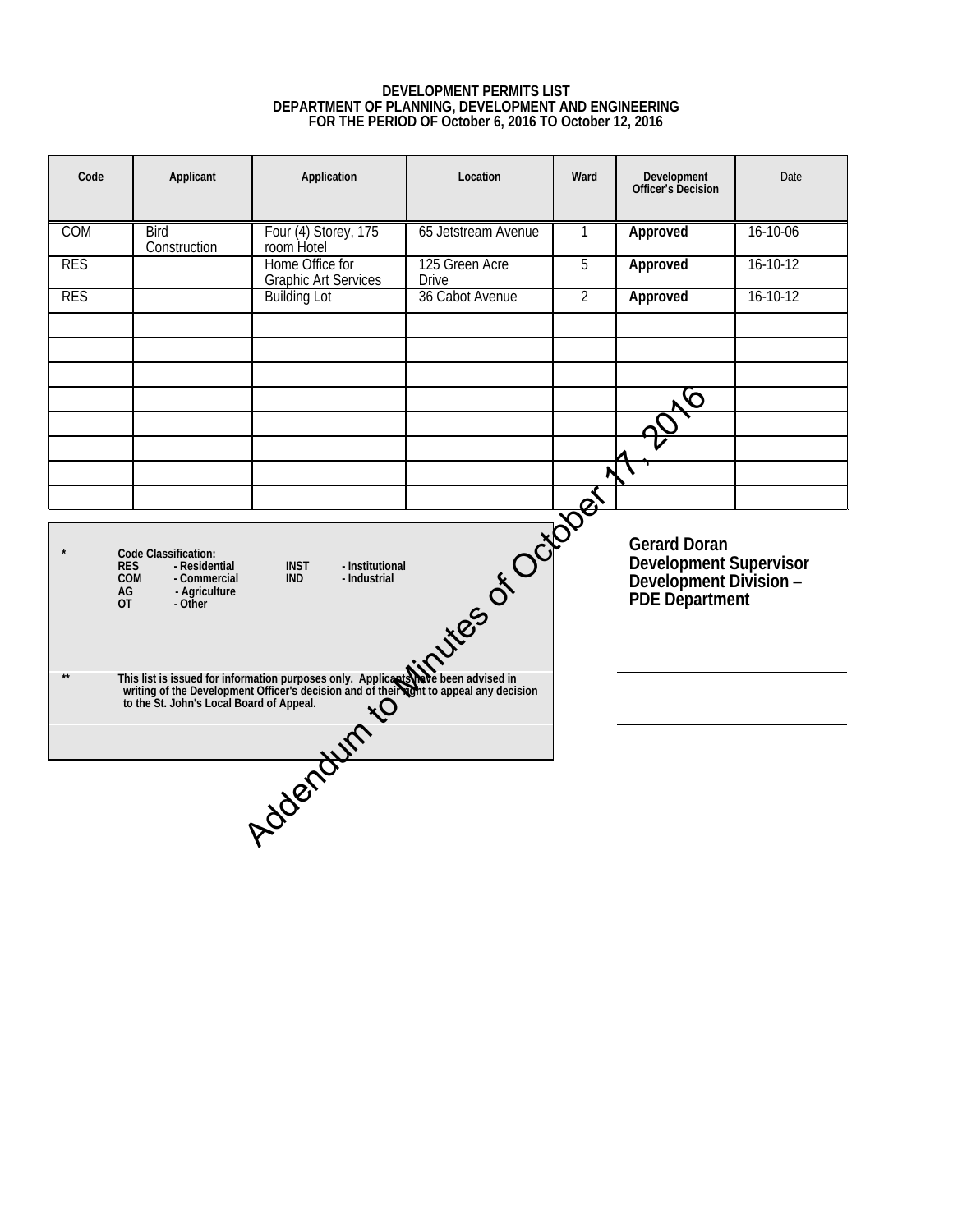# <span id="page-7-0"></span>**Building Permits List Council's October 17, 2016 Regular Meeting**

 Permits Issued: 2016/10/06 To 2016/10/12 **Class: Commercial** 11-13 Freshwater Rd 409 Kenmount Rd Co Commercial Garage 10 Pearl Pl<br>
Avalon Mall, Telus<br>
Sn Retail Store<br>
Sn Retail Store Avalon Mall, Telus 16-72 Hamlyn Rd, Unit 150 Sn Retail Store 80 Kenmount Rd., Units 2 & 3 Sn Office 28 Logy Bay Rd Sn Office Glencrest Roundabout Sn Other 21 Queen's Rd Cr Retail Store 25 Hebron Way **Ramid Warehouse** Rn Warehouse 80 Kenmount Rd, Unit 2b Cr Retail Store 286 Duckworth St **RN** Restaurant This Week \$ 459,533.00 **Class: Industrial** This Week \$ .00 **Class: Government/Institutional** This Week \$ .00 **Class: Residential** 8 Cashin Ave 1999 Mc Accessory Building 215 Cheeseman Dr, Lot  $\mathbb{R}^2$  Nc Single Detached Dwelling 6 Cherrybark Cres  $\sum$  Nc Fence 23 Dumbarton Pl  $\bullet$  Nc Accessory Building 10 Gary Dr  $\bullet$   $\bullet$   $\bullet$  Nc Fence 10 Gary Dr  $\bigcirc$   $\bigcirc$  Nc Accessory Building Nc Single Detached Dwelling 14 Gregory Ct No. 14 Gregory Ct No. 14 Gregory Ct No. 14 Gregory Ct No. 14 Gregory Ct No. 14 Gregory Ct No 35 Keith Dr Nc Accessory Building 35 Keith Dr Nc Accessory Building 10 Kerry St Nc Patio Deck 15 Learning Rd Nc Accessory Building 304 Lemarchant Rd Nc Patio Deck 14 Mcloughlan Street Nc Fence 14 Mcloughlan Street Nc Accessory Building 798 Main Rd **No. 2018** Nc Accessory Building 19 Nautilus St Nc Rence 356 Old Pennywell Road Nc Single Detached Dwelling Roundabout<br>
SERIE RA, Unit 2b<br>
SERIE RA, Unit 2b<br>
SERIE RA, Unit 2b<br>
Class: The Restaurant<br>
Class: The Restaurant<br>
Class: Government Contains and the Series of October 2016<br>
Class: Government Contains and the Series of Cla

8 Ozark Pl Nc Accessory Building

74 Parsonage Dr Nc Patio Deck 77 Queen's Rd Nc Patio Deck

- 13 Solway Cres, Lot 344 Nc Single Detached & Sub.Apt
- 574 Southside Rd No Nc Accessory Building
- 810 Southside Rd Nc Swimming Pool
- 13 Tralee St Nc Rence
- 554 Newfoundland Dr Co Home Occupation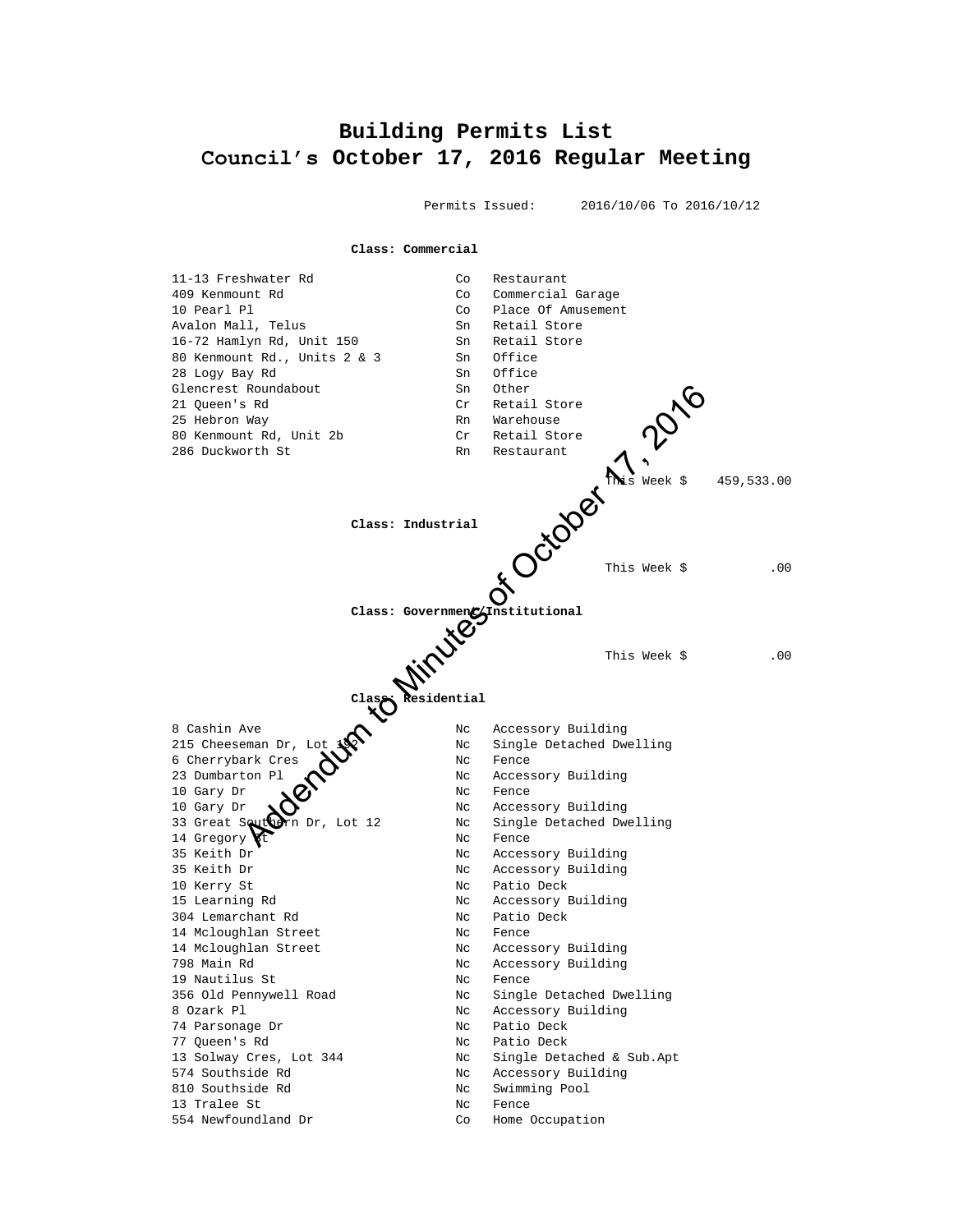| 7 Dover Pl          | Ex. | Single Detached Dwelling   |
|---------------------|-----|----------------------------|
| 4 Doyle St          | Еx  | Single Detached Dwelling   |
| 69 Gisborne Pl      | Ex  | Patio Deck                 |
| 19 Bannerman St     | Rn  | Single Detached Dwelling   |
| 59 Chafe Ave        | Rn  | Single Detached Dwelling   |
| 112 Circular Rd     | Rn  | Single Detached Dwelling   |
| 9 Coronation St     | Rn  | Single Detached Dwelling   |
| 35 Gower St         | Rn  | Semi-Detached Dwelling     |
| 17&21 Mcdougall St  | Rn  | Boarding House (4 Or Less) |
| 12 Mullock St       | Rn  | Semi-Detached Dwelling     |
| 23 Shea Street      | Rn  | Single Detached & Sub.Apt  |
| 337 Southside Rd    | Rn  | Single Detached Dwelling   |
| 798 Main Rd         | Sw  | Single Detached Dwelling   |
| 65 Portugal Cove Rd | Sw  | Accessory Building         |
| 810 Southside Rd    | Sw  | Semi-Detached Dwelling     |
|                     |     |                            |



| YEAR TO DATE COMPARISONS              |                  |                  |                 |  |  |  |  |  |
|---------------------------------------|------------------|------------------|-----------------|--|--|--|--|--|
| October 13, 2016                      |                  |                  |                 |  |  |  |  |  |
| TYPE                                  | 2015             | 2016             | % VARIANCE (+/- |  |  |  |  |  |
|                                       |                  |                  |                 |  |  |  |  |  |
| Commercial                            | \$117,375,000.00 | \$104,647,000.00 | $-11$           |  |  |  |  |  |
| Industrial                            | \$0.00           | \$0.00           | $\Omega$        |  |  |  |  |  |
| Government/Institutional              | \$15,000,000.00  | \$6,000,000.00   | $-60$           |  |  |  |  |  |
| Residential                           | \$68,153,000.00  | \$60,622,000.00  | $-11$           |  |  |  |  |  |
| Repairs                               | \$3,479,000.00   | \$3,799,000.00   | 9               |  |  |  |  |  |
| Housing Units (1 & 2 Family Dwelling) | 177              | 192              |                 |  |  |  |  |  |
| TOTAL                                 | \$204,007,177.00 | \$175,068,000.00 | $-14$           |  |  |  |  |  |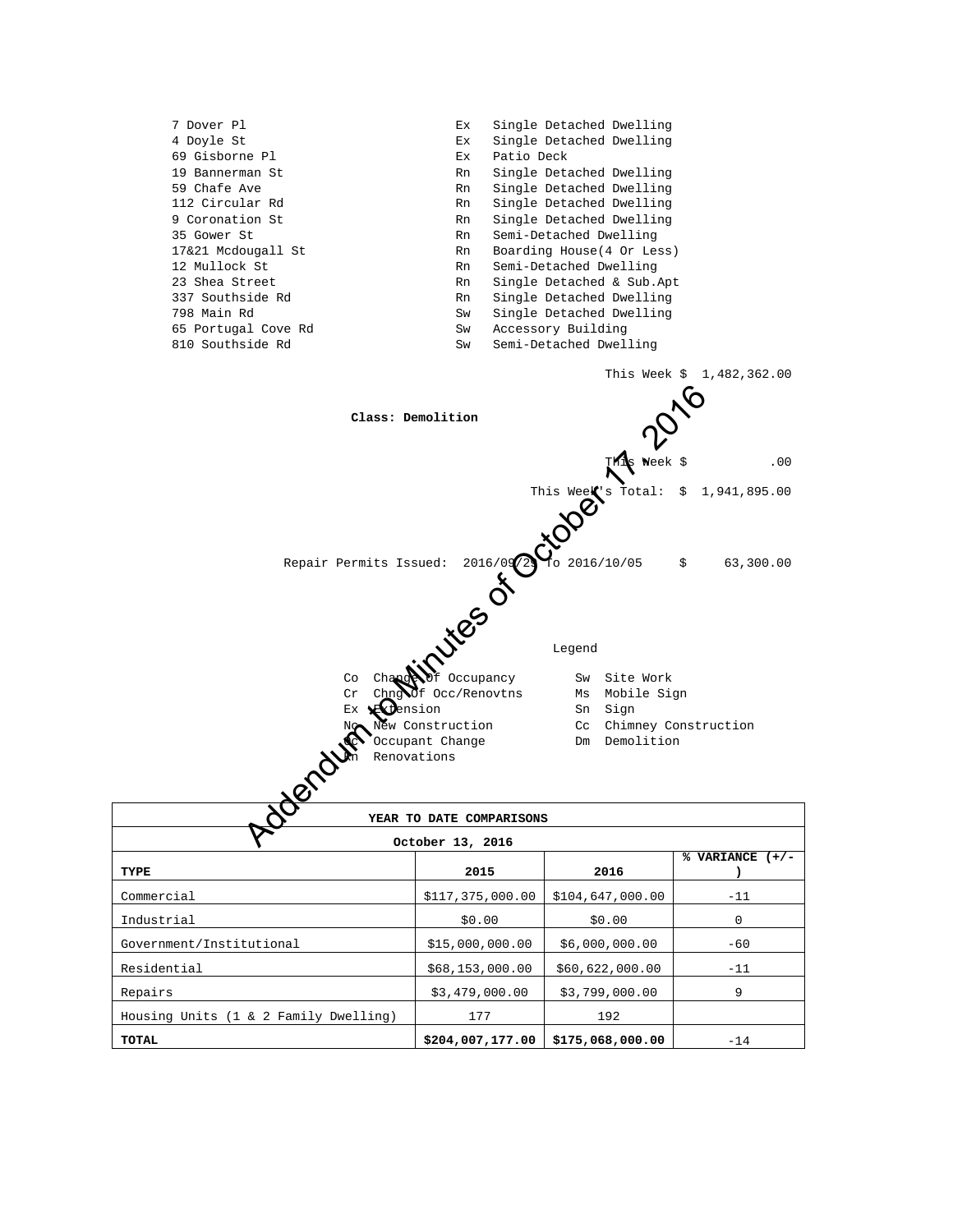Respectfully Submitted,

Jason Sinyard, P. Eng., MBA Deputy City Manger Planning & Development & Engineering

Addendum to Minutes of October 17, 2016